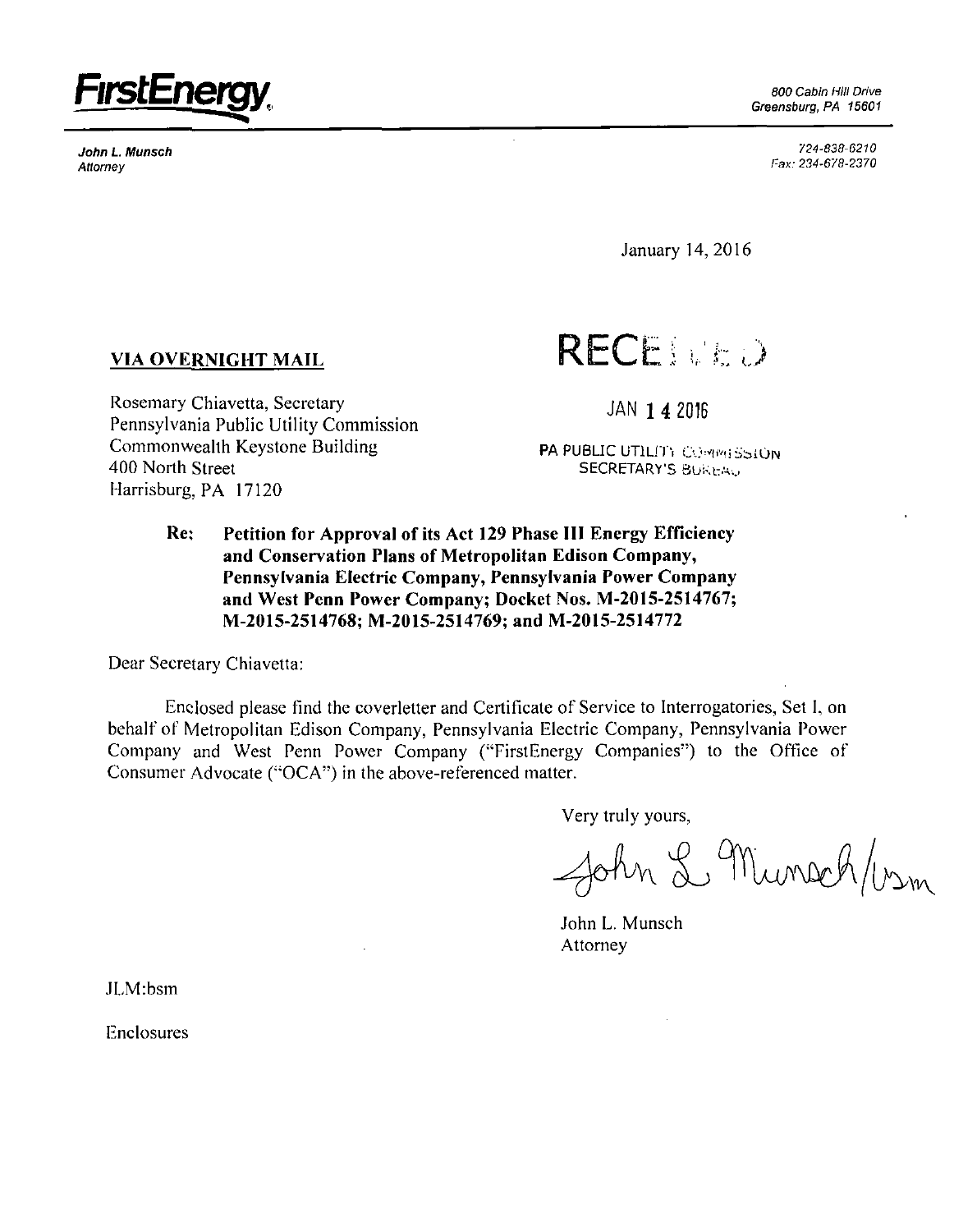

John L. Munsch **Attorney** 

800 Cabin Hill Drive Greensburg, PA 15601

> *724-838-6210 Fax: 234-678-2370*

January 14, 2016

## **VIA ELECTRONIC SERVICE**

Darryl A. Lawrence. Esquire Christy A. Appleby. Esquire Office of Consumer Advocate 555Walnut Street 5<sup>th</sup> Floor, Forum Place Harrisburg, PA 17101-1923

**RECEIVED** 

JAN 1 4 2016

PA PUBLIC UTILITY COMMISSION SECRETARY'S BUREAU

## **Re: Petition for Approval of its Act 129 Phase III Energy Efficiency and Conservation Plans of Metropolitan Edison Company, Pennsylvania Electric Company, Pennsylvania Power Company and West Penn Power Company; Docket Nos. M-2015-2514767; M-2015-2514768; M-2015-2514769; and M-2015-2514772**

Dear Mr. Lawrence:

Enclosed are Interrogatories, Set I, on behalf of Metropolitan Edison Company, Pennsylvania Electric Company. Pennsylvania Power Company and West Penn Power Company ("FirstEnergy Companies") in the above-referenced matter for your response in accord with regulations of the Commission and the Orders of the Presiding Officer.

Please contact me if you have any questions regarding the foregoing. Copies have been served as indicated in the attached Certificate of Service.

Very truly yours.

John f. Munsel

Enclosures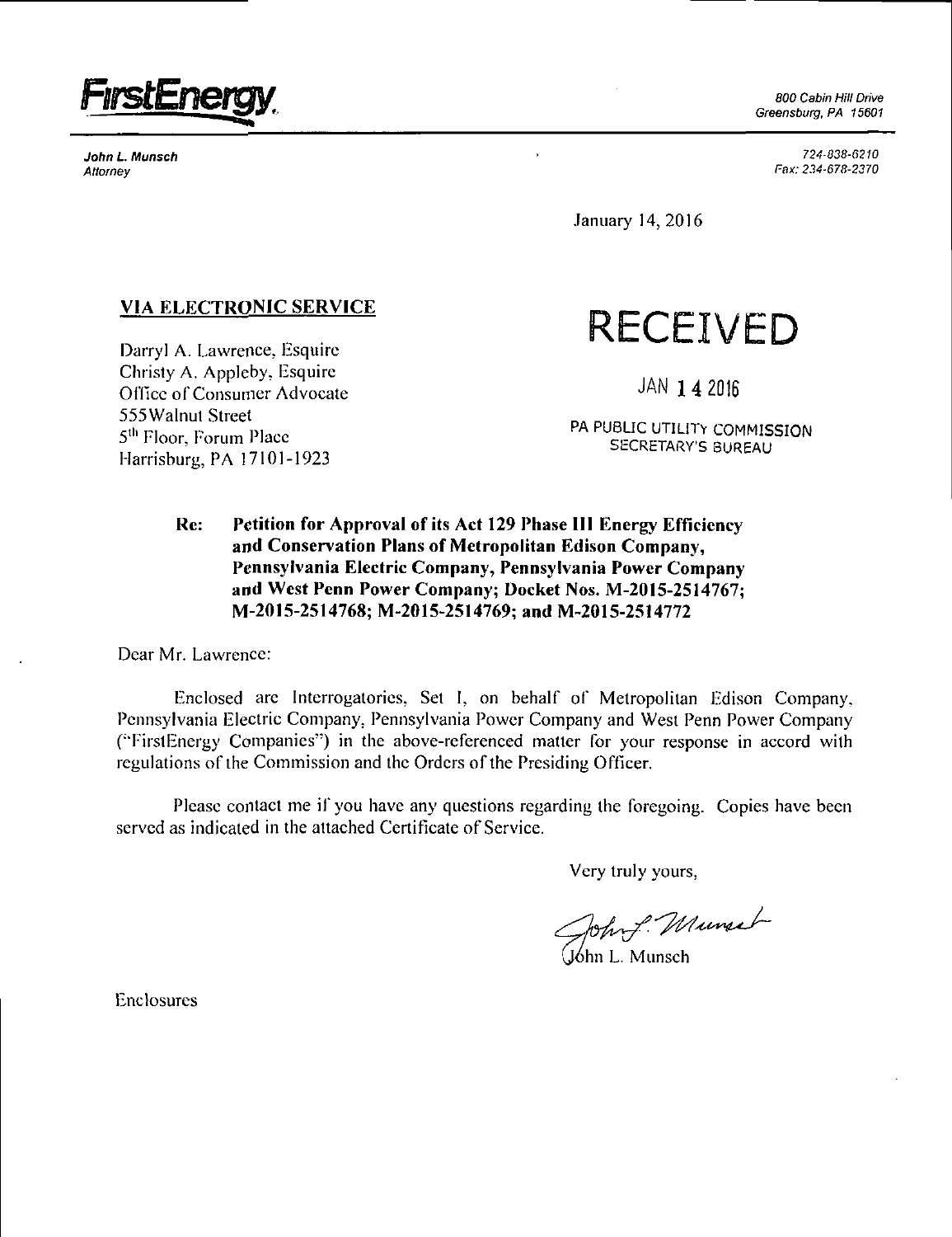# **RECE VED**

**JAN 1 4 2016 BEFORE THE** 

### PA PUBLIC UTILITY COMMISSION BRANNSYLVANIA PUBLIC UTILITY COMMISSION SECRETARY'S BUREAU **Joint Petition for Consolidation of Proceedings and Approval of Energy Efficiency and Conservation Plans Phase III of Metropolitan Edison Company, Pennsylvania Electric Company, Pennsylvania Power Company and West Penn Power Company Docket No. M-2015-2514767 Docket No. M-2015-2514768 Docket No. M-2015-2514769 Docket No. M-2015-2514772**

## **CERTIFICATE OF SERVICE**

I hereby certify that I have this day served a true copy ofthe foregoing document upon the parties, listed below, in accordance with the requirements of §1.54 (relating to service by a party).

## **FIRST CLASS MAIL**

Patrick M. Cicero Elizabeth R. Marx Joline Price PA Utility Law Project 118 Locust Street Harrisburg, PA 17101

Christy Appleby, Esquire Darryl Lawrence, Esquire Office of Consumer Advocate 5<sup>th</sup> Floor Forum Place 555 Walnut Street Harrisburg, PA 17101

Kevin L. Hall, Esquire Scott H. DeBroff, Esquire Tucker Arensberg PC 2 Lemoyne Drive Suite 200 Lemoyne, PA 17043

Johnnie H. Simms, Director Pennsylvania Public Utility Commission Bureau of Investigation & Enforcement Commonwealth Keystone Building 400 North Street Harrisburg, PA 17120

Elizabeth Rose Triscari, Esquire Office of Small Business Advocate 300 N. 2<sup>nd</sup> Street, Suite 202 Harrisburg, PA 17101

Thomas J. Sniscak, Esquire William E. Lehman, Esquire HAWKE MCKEON AND SNISCAK LLP 100 N Tenth Street Harrisburg PA 17101

Respectfully submitted,

Date: January 14, 2016 **John Holland** John L. Munsch